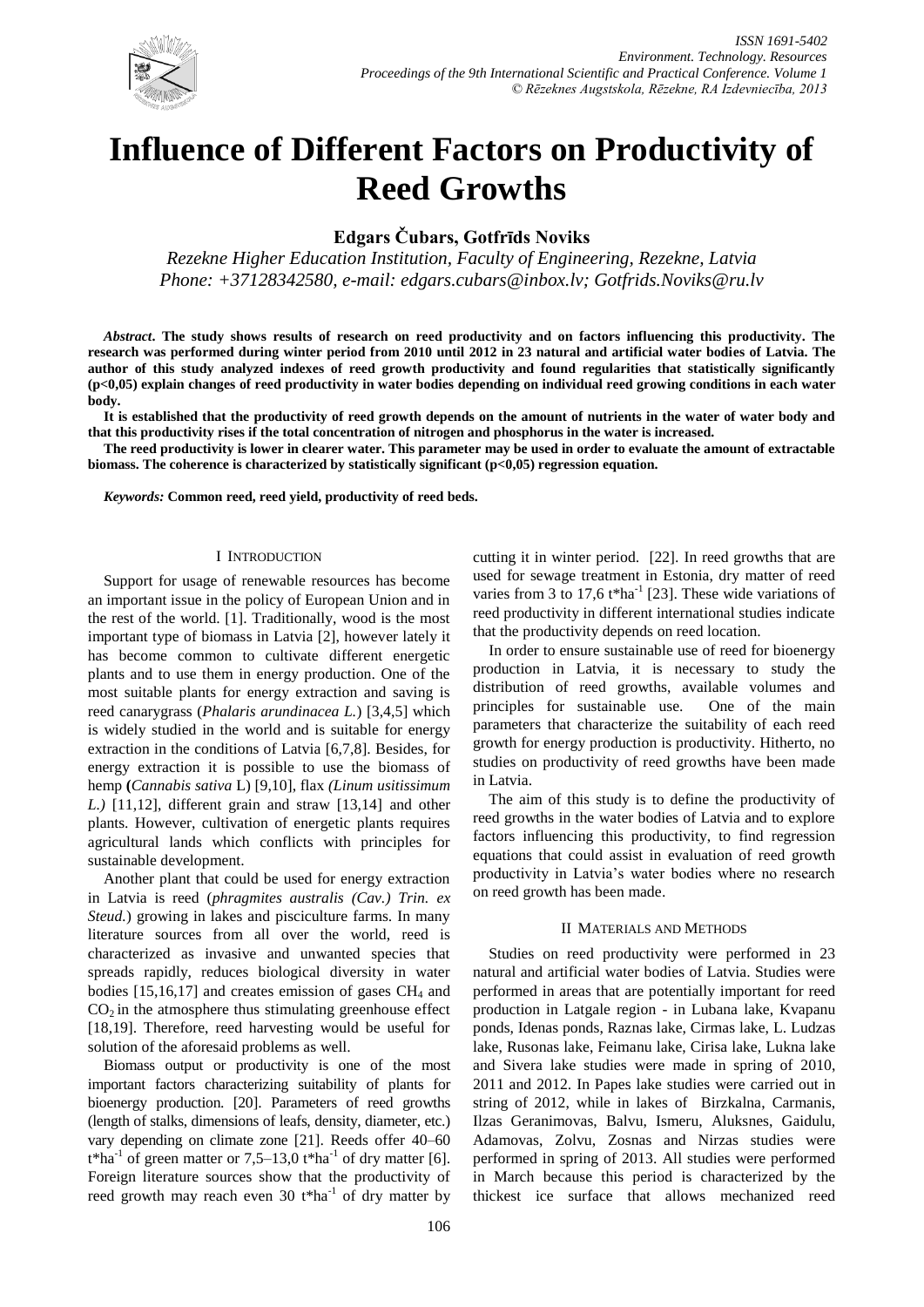harvesting, therefore the obtained data can be practically used for calculation of reed productivity.

For reed studies, in each water body four reed growths were selected which correspond visually by their characteristic parameters to the average level of the given water body. Two sampling plots were studied in every growth. In each of these plots, obtainable amount of biomass was defined. In every year of these studies (in lakes where the studies were carried out within three year period), the sampling plots were created in the same reed growths thus allowing to compare parameter changes over the years.

Method of direct measurement was used to determine the amount of dry matter  $(M_{\text{dry}})$  that can be obtained in 1 m<sup>2</sup> of reed growth in lakes and pisciculture farms. Calculations include the part of reeds that is located above the ice in winter period. Reed mowing and sample weighting was performed in eight sampling plots (two sampling plots of four different growths) in each of the studied lakes. Surface of each sampling plot was  $25 \text{ m}^2$ . The plots were selected in places corresponding to the average thickness of the overgrowth. The thickness of the overgrowth was defined by surveying reed growth. The amount of obtained biomass was defined using indexes of natural moisture content. Reed mowing was performed using a scythe by mowing reeds above the ice surface (Fig. 1).



Fig. 1. Sampling plot for determination of reed biomass in Lubanas lake, winter 2010

The mowed reeds were collected and weighted. Moisture content of the reed biomass was determined basing on standard method CEN / TS 14774-2. The amount of biomass obtained in the sampling plot was converted to t of dry matter \* ha-1. For analysis, values of dry matter obtained from one plot unit were used.

In order to determine importance of influence of various factors on productivity of reed growths, the author used values of dry matter obtained within three years in the six largest lakes of Latgale region that are important for reed extraction: Lubanas lake, Kvapanu and Idenas ponds, Rusonas lake, Razna Lake and Sivera lake. For this determination, the method of three-factor dispersion analysis was used [24]. The water body, the year of extraction and the location in each individual water body were analyzed as the main influencing factors. The factor of water body is a complex index that characterizes each specific water body and includes growing conditions of individual reeds in the given water body. The year of extraction characterizes the influence of climatic conditions, while the location of extraction shows variations of reed productivity in one water body.

It was established that individual growing conditions in each water body have the most important influence on reed productivity. In order to evaluate the parameters affecting reed productivity, regression and correlation between average reed productivity and individual conditions in lakes, were analyzed. For this analysis, the author used studies on productivity in 23 water bodies of Latvia. Average values of the following indexes obtained in the last ten years were analyzed as characteristic parameters of each water body: transparency basing on Secchi disk, total concentration of nitrogen, total concentration of phosphorus in the water and electrical conductivity. These indexes were defined using information available in Lake Database of Latvia [25].

### III RESULTS AND DISCUSSION

Results of the studies show that average amount of dry matter of reed obtainable in the six major water bodies in the region of Latgale (Lubanas lake, Kvapanu ponds, Idenas ponds, Rusonas, lake Razna lake, Sivera lake) varies from 4.2 to 7.7  $t * ha^{-1}$ . The output of dry matter of reed is similar to the crops of reed canarygrass plantation which varies from 4 to 10 t  $*$  ha<sup>-1</sup> [6.26]. Dry matter of reed in reed growths that are used for sewage treatment in Estonia varies from 3 to 17.6  $t * ha^{-1}$  [23]. In our study, differences between the studied reeds growths were less pronounced (Fig. 2).



Latgale region, 2010-2012.

Significant differences were established in reed productivity over the years in Lubanas lake. As shown in Figure 2, such differences were not established in other lakes. Therefore, it can be concluded, that climatic conditions are not the main factors creating these changes. The main influencing factors are individual growing conditions in Lubanas lake.

Previous studies show that for nutrition reed growths use N and P compounds located in coastal waters. [27]. N is the main element that stimulates reed growing, whereas the influence of P is much smaller, therefore the content of N in read biomass is more pronounced than the content of P [29.30]. Thus it can be assumed that the amount of nutrients in natural waters is one of the main factors affecting reed productivity.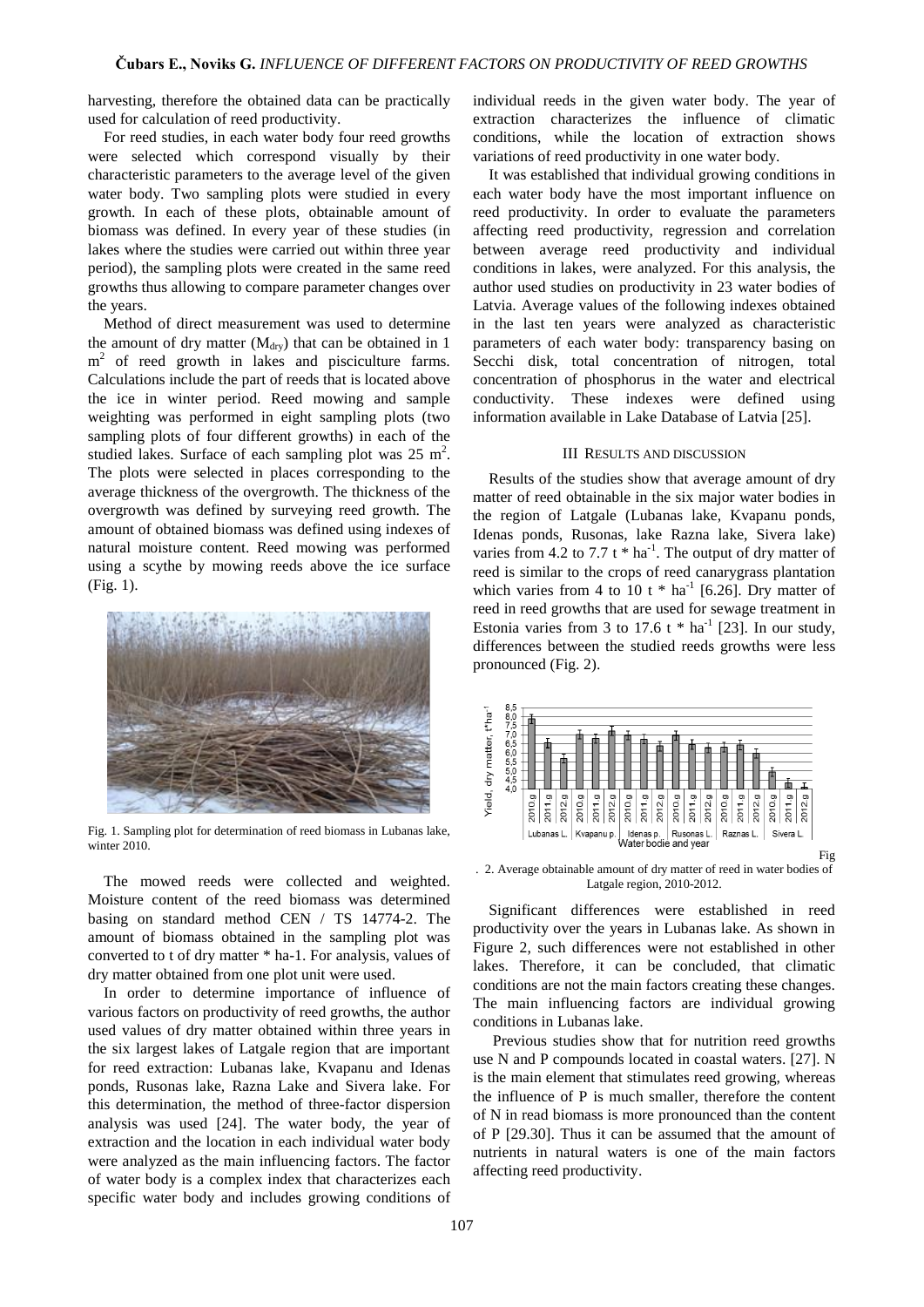Basing on monitoring data, reduction of water pollution and quality improvement in Lubanas lake during the years of studies can be seen. In summer 2009, the average total concentration of nitrogen was 1.765 mg  $*$   $\Gamma^1$ , the total concentration of phosphorus was 0.099 mg  $*$  1<sup>-1</sup>, water transparency basing on Secchi disk was 0.6 m. In summer 2011, the concentration of nitrogen was 0.9 mg  $*1^{-1}$ , the total concentration of phosphorus was 0.065 mg  $*$   $\Gamma^1$  and water transparency basing on Secchi disk was 0.83 m [31]. These data indicate that reed productivity is directly dependent on the amount of nutrients available in growing process.

The three-factor dispersion analysis of the results of productivity studies over three years in six water bodies (Lubanas lake, Kvapanu ponds, Idenas ponds, Rusonas lake, Razna lake, Sivera lake) shows that the key factor that affects productivity of reed growths is the water body with its inherent reed growing conditions. The proportion of this influence is high, i.e. 66.34%, which indicates that the major differences in reed productivity are caused by different lakes. The influence of the factor of the year of mowing is much lower, i.e. 8.23%. The factor of the place of extraction within on lake has the lowest proportion of influence, i.e. 0.66%. The influence of all factors is significant ( $p < 0.05$ ) (Table 1).

TABLE 1 PROPORTION OF INFLUENCE OF THE WATER BODY, THE YEAR OF MOWING AND THE PLACE OF EXTRACTION ON THE AMOUNT OF OBTAINABLE DRY MATTER OF REED, Η, %

| Factor                              | Ffact. | F0.05 | $\eta$ , % |
|-------------------------------------|--------|-------|------------|
| Water body (A)                      | 499.23 | 2.34  | $64.31*$   |
| Year of mowing (B)                  | 154.89 | 3.13  | 8,41*      |
| Place of extraction (C)             | 8.26   | 2.73  | $0.69*$    |
| Interaction $(A \times B)$          | 27.91  | 1.97  | 8,77*      |
| Interaction $(A \times C)$          | 14.23  | 1.81  | 5.83*      |
| Interaction $(B \times C)$          | 16.79  | 2.23  | $2,77*$    |
| Interaction $(A \times B \times C)$ | 8.92   | 1.62  | $7.28*$    |
| <b>Unstudied factors</b>            |        |       | 1,92       |

\* Influence of studied factors is significant, 95% of credibility ( $F_{\text{fact}}$  $> F_{0.05}$ ).

The results show great importance of the factor of water body on the amount of obtainable reed biomass which is related to the growing conditions of reed in each specific water body.

In order to find out the growing conditions of reed that affect productivity, the author analyzed regression and correlation between average indexes of reed productivity in 20 water bodies of Latvia and parameters characterizing amount of nutrients and the total pollution level in water bodies. Influence of the following parameters on indexes of reed productivity was analyzed: the total concentration of nitrogen and phosphorus in the water, transparency basing on Secchi disk and electrical conductivity. The author used average values of the total concentration of nitrogen and phosphorus in the water, transparency basing on Secchi disk and electrical conductivity in each water body in last ten years. These values were defined basing on monitoring data available in Lake Database of Latvia [25] (Table 2).

In order to define interconnection between reed productivity and factors influencing this productivity, correlation analysis of parameters was made.

In order to find regularity changing reed productivity if factorial features change, one-factor linear regression analysis was made.

The author found significant  $(P<0.05)$ , average positive correlation  $(r=0,51, n=20)$  between obtainable dry matter and total concentration of phosphorus in the water of the studied lakes (Fig 3). This fact indicates that reed productivity is higher if the total concentration of phosphorus in water bodies rises.

The coherence is characterized by statistically significant (P<0,05) regression equation  $(1<sup>st</sup>$  equation), however its coefficient of determination is relatively low  $(R^2=0.27)$ .

$$
M_{\text{dry}} = 27,69P_{\text{total}} + 3,33 \tag{1}
$$

Where: $M_{\text{dry}}$  – Yield, dry matter (t\*ha<sup>-1</sup>);

 $P_{total}$  – Average total concentration of phosphorus in the water of water bodies (mg $*1^{-1}$ ).



Fig. 3. Obtainable amount of dry matter in dependence on total concentration of phosphorus in water.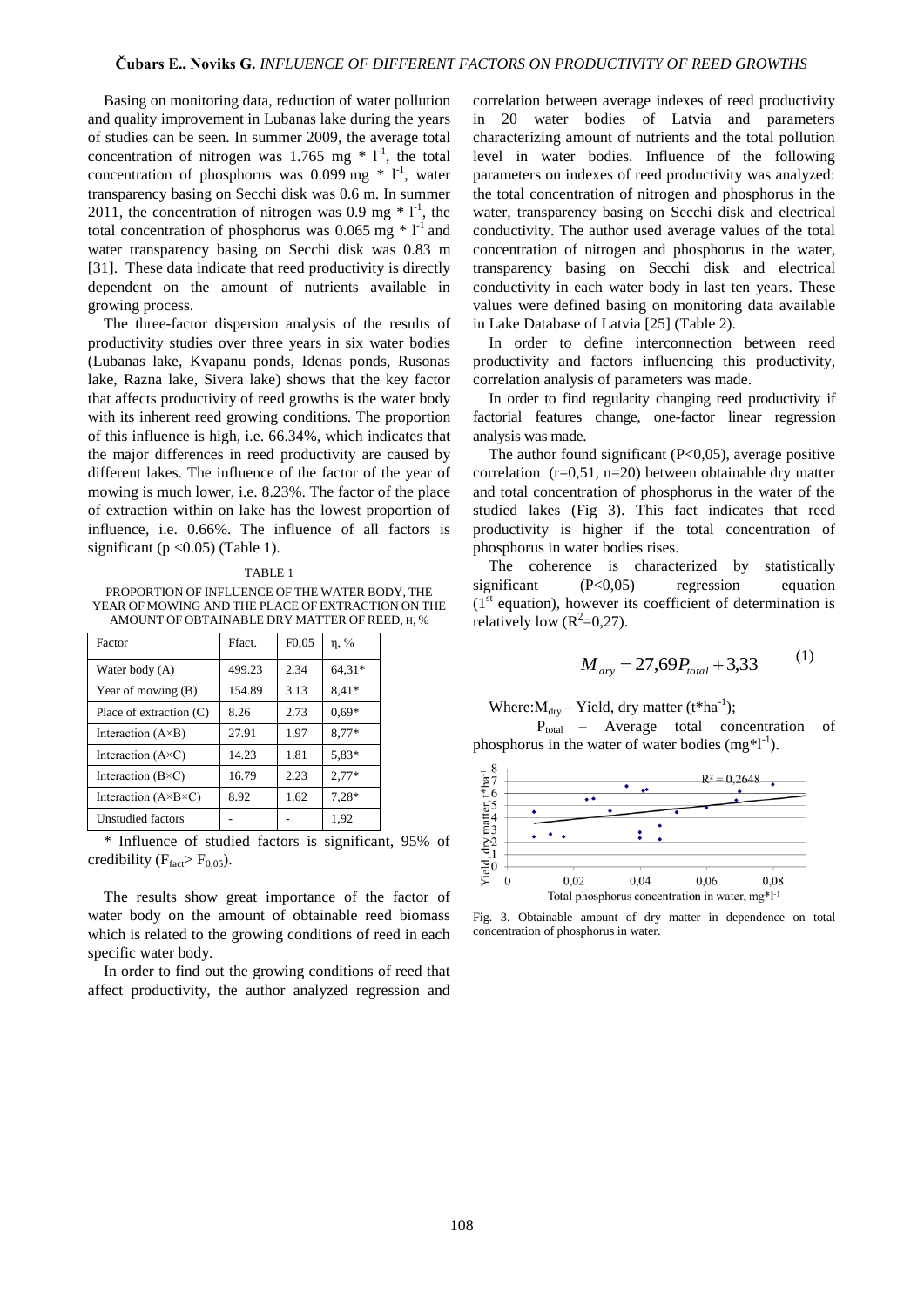|                |                      | Mdry,t*ha- | Hsecchi.     | P total, mg*l- | N total, mg*l- |             |
|----------------|----------------------|------------|--------------|----------------|----------------|-------------|
| Npk.           | Ezers                | 1          | m            | 1              | 1              | $El, \mu s$ |
| $\mathbf{1}$   | Lubanas L.           | 6.69       | 0.4          | 0.08           | 1,94           | 335         |
| $\overline{2}$ | Feimanu L.           | 4,8        | 1,3          | 0.06           | 1,21           | 246         |
| $\mathfrak{Z}$ | Sīvera L.            | 4,46       | 3,1          | 0,008          | 0.9            | 217         |
| $\overline{4}$ | Rusonas L.           | 6,56       | 0.95         | 0.036          | 1,18           | 269         |
| $5^{\circ}$    | Cirisa L.            | 4,41       | 0,9          | 0,051          | 1,44           | 293         |
| 6              | Cirmas L.            | 5,55       | $\mathbf{1}$ | 0,026          | 1,47           | 300         |
| $\tau$         | Luknas L.            | 6,19       | 1,8          | 0,041          | 0.83           | 290         |
| 8              | L.Ludzas L.          | 6.65       | 0.38         | 0,142          | 2,22           | 346         |
| 9              | Birzkalna L.         | 6,29       | 0.48         | 0,042          | 1,21           | 242         |
| 10             | Carmana L.           | 2,43       | 2,1          | 0,017          | 0.94           | 278         |
| 11             | Ilzas Geranimovas L. | 2,65       | 3,9          | 0.013          | 0.44           | 321         |
| 12             | Balvu L.             | 6,12       | 0.55         | 0.07           | 1,63           | 227         |
| 13             | Ismeru L.            | 3.33       | 1,21         | 0,046          | 0.79           | 300         |
| 14             | Aluksnes L.          | 2,79       | 2,46         | 0.04           | 0.67           | 212         |
| 15             | Gaidulu L.           | 2,22       | 2,95         | 0,046          | 0.35           | 303         |
| 16             | Adamovas L.          | 5,42       | 1,03         | 0,069          | 0.82           | 282         |
| 17             | Papes L.             | 5,46       | 1,7          | 0,024          | 1,14           | 287         |
| 18             | Zolvu L.             | 4,54       | 1,2          | 0,031          | 1,53           | 261         |
| 19             | Nirzas L.            | 2,32       | 2,73         | 0,04           | 0,49           | 267         |
| 20             | Zosnas L.            | 2,42       | 3.5          | 0,008          | 0.62           | 288         |

TARLE<sub>2</sub> INDEXES CHARACTERIZING REED PRODUCTIVITY AND GROWING CONDITIONS USED FOR CORRELATION ANALYSIS

Obtainable amount of biomass directly depends on the total concentration of nitrogen in the water of water bodies. The author found significant  $(P<0.05)$ , average positive correlation  $(r=0,76, n=20)$  between obtainable dry matter and total concentration of nitrogen in the water of the studied lakes (Fig. 4). This fact indicates that reed productivity is higher if the concentration of nitrogen in water bodies rises. Such tendency has been noticed in other studies as well. [28,29,30].



Fig.4. Obtainable amount of dry matter in dependence on total concentration of nitrogen in water.

The coherence is characterized by statistically significant (P<0,05) regression equation (2nd equation), its coefficient of determination is relatively high  $(R2=0,57)$ .

$$
M_{\text{dry}} = 2,48N_{\text{total}} + 1,86 \tag{2}
$$

Where:  $M_{\text{dry}}$  – Yield, dry matter (t\*ha<sup>-1</sup>);

 $N_{total}$  – Average total concentration of nitrogen in the water of water body  $(mg*1^{-1})$ .

Both total concentration of nitrogen and total concentration of phosphorus in natural water promote productivity of reed growths. However, there is multicollinearity between both of these features therefore it is not possible to define summary influence of both of these features on reed productivity by using multifactorial regression analysis. One of factors characterizing the total intensity of eutrophication process in water bodies is water transparency basing on Secchi disk. If level of water pollution and intensity of eutrophication processes increases, water transparency is reduced. The author found significant ( $P<0,05$ ), average negative correlation  $(r=-0.79, n=20)$  between obtainable dry matter and average indexes of transparency basing on Secchi disk in the studied lakes (Fig 5). This fact indicates that reed productivity is lower if water transparency basing on Secchi disk increases.



Fig 5. Obtainable amount of dry matter in dependence on water transparency basing on Secchi disk.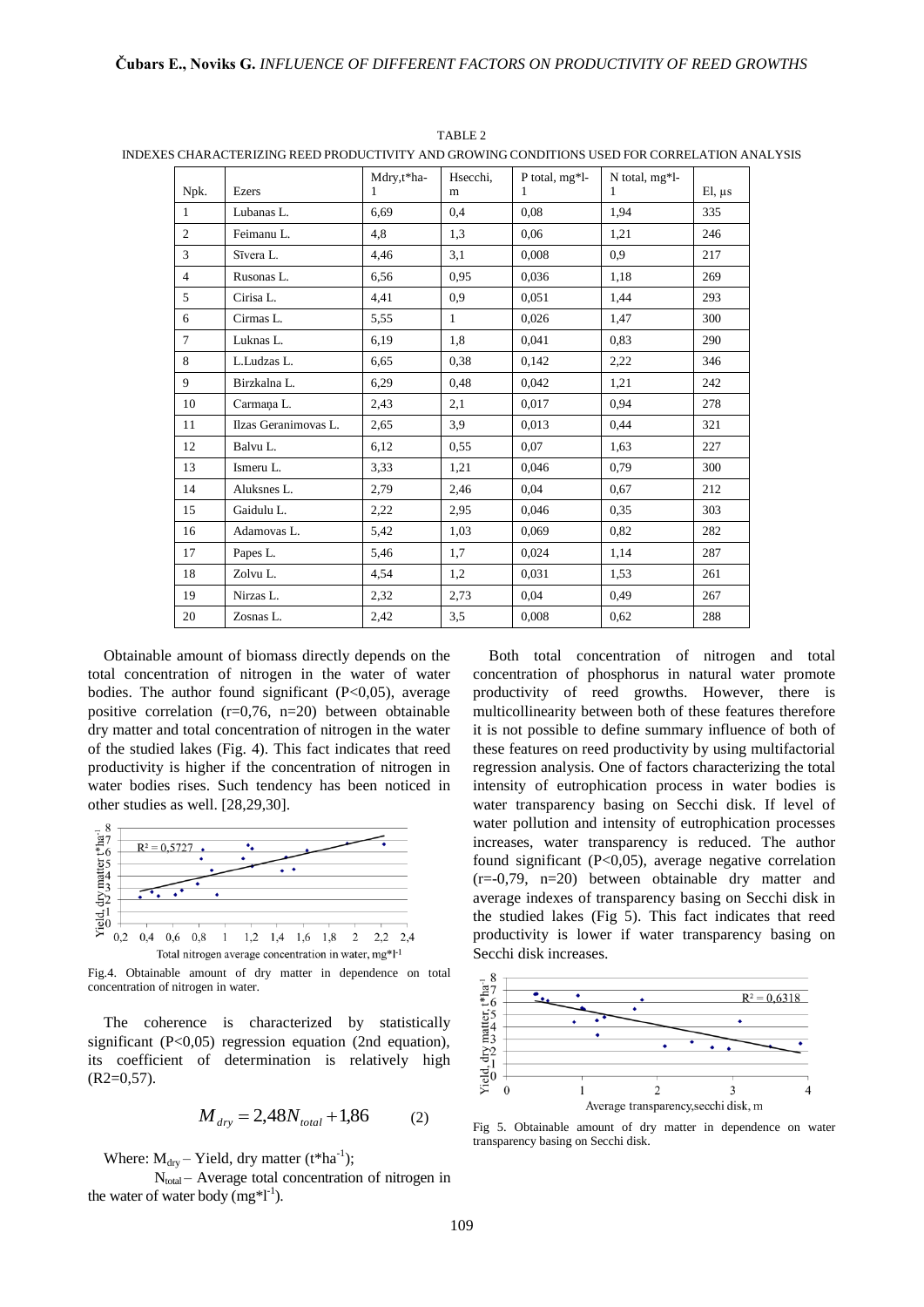The coherence is characterized by statistically significant (P<0,05) regression equation ( $3<sup>rd</sup>$  equation), its coefficient of determination is relatively high ( $\mathbb{R}^2$ =0,63).

$$
M_{\text{dry}} = -1.2H_{\text{sechi}} + 6.59
$$
 (3)

Where,  $M_{\text{dry}} -$  Yield, dry matter (t\*ha<sup>-1</sup>);

 Hsecchi – Average transparency, Secchi disk (m).

No significant correlation was found between reed productivity and average values of electrical conductivity in water bodies.

Among all studied parameters, the most significant correlation was established between obtainable amount of dry matter and water transparency basing on Secchi disk. The given regression equation may be used to forecast average values of obtainable dry matter in places where biomass productivity has not been studied.

#### IV CONCLUSIONS

Reed productivity considerably  $(p<0,05)$  changes depending on water body, year of extraction and place of extraction within one water body.

The most significant differences were established in studies of reed parameters made in different lakes. The factor of water body had the largest proportion of influence on obtainable amount of biomass.

Reed productivity depends on the amount of nutrients in the water of water bodies. The productivity is higher if the total concentration of nitrogen and phosphorus in water is increased.

Reed productivity is lower if water transparency basing on Secchi disk in water bodies increases. This parameter may be used to evaluate the obtainable amount of biomass. The coherence is characterized by significant  $(p<0.05)$  regression equation.

#### V ACKNOWLEDGEMENTS

The investigation was supported by European Social Fond project "Support for Implementation of Doctoral Study Programs at Rezekne Higher Education Institution" (Number of contract

2011/0057/1DP/1.1.2.1.2/11/IPIA/VIAA/005), "IEGULDĪJUMS TAVĀ NĀKOTNĒ".



#### VI REFERENCES

- [1] Latvijas Republikas prognožu dokuments par atjaunojamo energoresursu īpatsvara bruto enerģijas galapatēriņā līdz 2020. gadam sasniegšanu atbilstoši Direktīvas 2009/28/EK 4. panta 3. punktam.(2009), 1.-9. lpp. [tiešsaiste][28.01.2012] Pieejams: [http://www.em.gov.lv/images/modules/items/EM\\_291209\\_forecast](http://www.em.gov.lv/images/modules/items/EM_291209_forecast%281%29.pdf) [%281%29.pdf](http://www.em.gov.lv/images/modules/items/EM_291209_forecast%281%29.pdf)
- [2] Biomasas izmantošanas ilgtspējības kritēriju pielietošana un pasākumu izstrāde (2009) Adamovičs A., Dubrovskis V., Plūme I. u.c. Valsts SIA "Vides projekti", Rīga, 16-38. lpp.
- [3] Tahir M., Casler M.D., Moore K.J., Brummer C. (2011) Biomass Yield and Quality of Reed Canarygrass under Five Harvest Management Systems for Bioenergy Production. *In: Bioenerg. Res. 4*, p.111–119.
- [4] Schafer W. (2012) Fibre crops for energy production and energy saving. *In: Proceedings of the international scientific conference Renewable energy and energy efficiency*, Jelgava, p.7-12.
- [5] Bassam N.El. (1998) Energy plant species. Their use and impact on environment and development. *In:James and James(Science publisher)* London, p.1-98.
- [6] Enerģētisko augu audzēšana un izmantošana (2007) Adamovičs A., Agapovs J., Aršanica A. u. c. Valsts SIA "Vides projekti", Rīga, 43-133. lpp.
- [7] Jansone B., Rancane S., Berzins P., Stesele V. (2012) Reed canary grass (Phalaris arundinacea L.) in natural biocenosis of Latvia, research experiments and production fields. *In: Proceedings of the international scientific conference Renewable energy and energy efficiency*, Jelgava, p.61-65.
- [8] Poiša L., Adamovičs A., Strikauska S. (2012) Factors affecting the carbon content in reed canary-grass (*Phalaris arundinacea* L.) used for producing burning material in Latvia, *In: Grassland Science in Europe, Vol. 17,* p.390-392.
- [9] Jankauskiene Z., Gruzdeviene E. (2012) Industrial hemp- a promising source for biomass production. *In: Proceedings of the international scientific conference Renewable energy and energy efficiency*, Jelgava, p.13-18.
- [10] Пойша Л., Адамович А., Страмкале В. (2010) Конопля (Cannabis sativa L.) как растение для биомассы. *In: Proceedings of the international scientific conference "Human and nature safety"*, Part 2, Kaunas, p. 132 – 135.
- [11] Poiša L., Adamovičs A., Stramkale V., Komlajeva L. (2010)(b) Eļļas lini atjaunojamās enerģijas iegūšanai. No: *Latgales Tautsaimniecības pētījumi (Latgale National Economy research, Journal of Social Sciences). Nr. 1 (2)*, 291 – 299. lpp.
- [12] Komlajeva Ļ., Adamovičs A. (2012) Evaluation of flax (*linum usitatissimum L. )*quality parameters for bioenergy production. *In: Proceedings of the 11th international scientific conference "Engineering for rural development"*, May 24.-25., Jelgava, Latvia p. 490-494.
- [13] Jansone I, Gaile Z. (2012(a)) Ziemāju salmu izmantošana apkurei. *Zinātniski praktiskās konferences "Zinātne Latvijas lauksaimniecības nākotnei: pārtika, lopbarība, šķiedra un enerģija" raksti*, LLU Jelgava, 42-47. lpp.
- [14] Belicka I., Miglāne V., Jansone Z. (2009) Vasarāju graudaugu sugu piemērotība siltumenerģijas ražošanai. *No: Vide.Tehnoloģija. Resursi.* VII starptautiskās zinātniski praktiskās konferences materiāli, Rēzeknes Augstskola, 24.-31.lpp.
- [15] Able K., Ragan S. (2000) Effects of common reed (*Phragmites australis*) invasion on marsh surface macrofauna: response of fishes and decapod crustaceans.*In: Estuaries 23(5)*, p.633–646.
- [16] Farnsworth E.J., Meyerson L.A. (1999) Species composition and inter-annual dynamics of a freshwater tidal plant community following removal of the invasive grass, *Phragmites australis. In: Biological Invasions 1*, p. 115–127.
- [17] Keller B. (2000) Plant diversity in Lythrum, Phragmites and Typha marshes, Massachusetts, USA. *In: Wetl Ecol Manage 8*, p.391– 401.
- [18] Brix H., Sorrel B.K., Lorenzen B. (2001) Are Phragmitesdominated wetlands a net source or net sink of greenhouse gases? *In: Aquatic Botany 69*, p.313–324.
- [19] Duan X.,Wang X., Ouyang Z. (2009) Influence of Common Reed (Phragmites australis) on CH4 Production and Transport in Wetlands: Results from Single-Plant Laboratory Eksperiments. *In: Water Air Soil Pollut 197*, p.185–191.
- [20] Slepetys J., Kadziuliene Z., Sarunaite L., Tilvikiene V., Kryzeviciene A. (2012) biomass potential of plants grown for bioenergy production. *In: Proceedings of the international scientific conference Renewable energy and energy efficiency*, Jelgava, p.66-72.
- [21] Bastlova D.,Bastl M., Čižkova H.,Kvet J. (2006) Plasticity of Lythrum salicaria and Phragmites australis growth characteristics across a European geographical gradient, *In: Hydrobiologia 570*, p.237–242.
- [22] Reed up on Reed (2007) Ikkonen I., Roosaluste E., Pitkanen T.at.al. Southwest Finland regional Environment centre, Turku 2007., p. 5-115.
- [23] Madison M., Soosaar K., Mauring T., Mander U. (2009) The biomass and nutrient and heavy metal content of cattails and reeds in